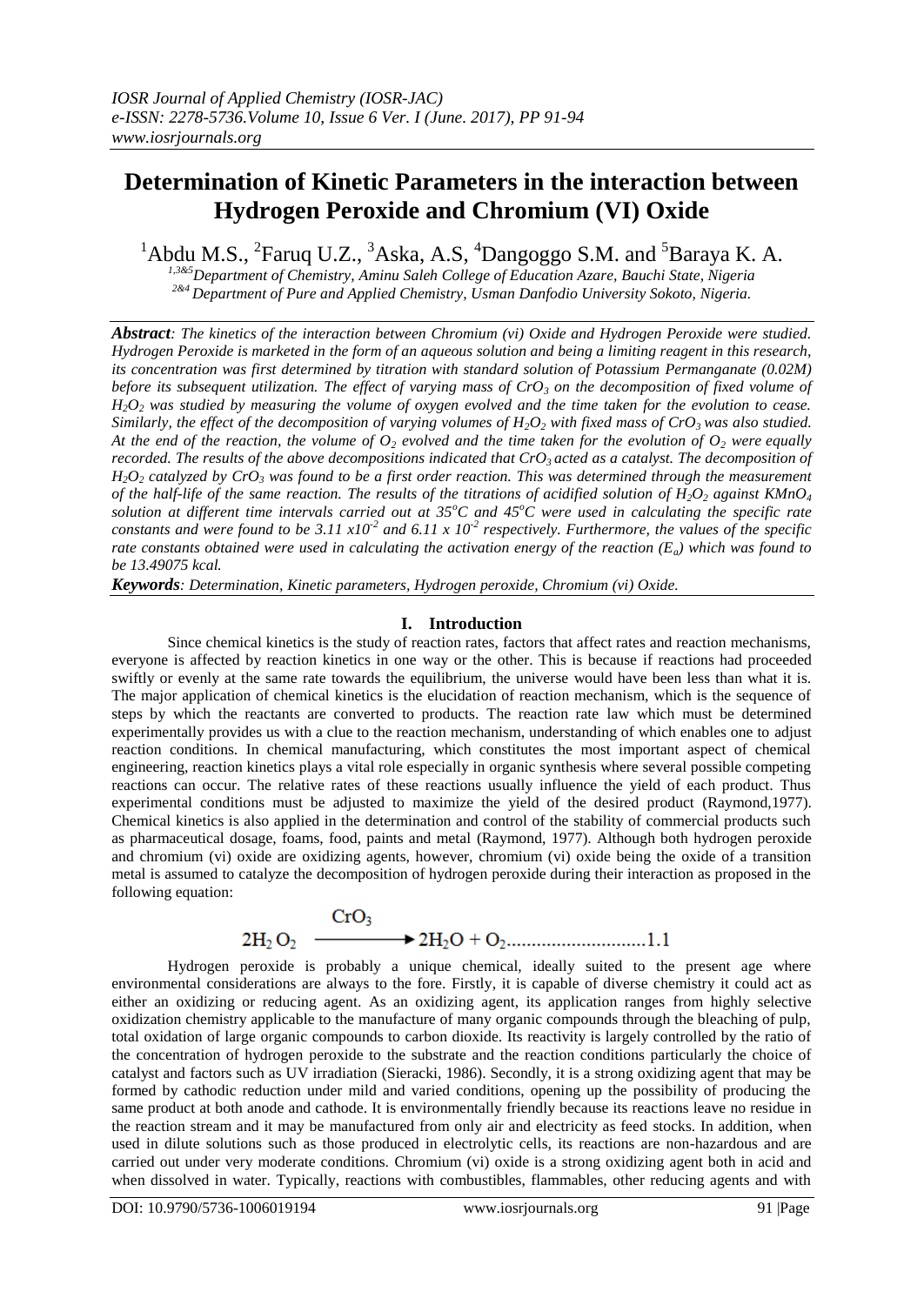bases are rapid and violent. Sometimes, explosive and often resulting in fires that is difficult to extinguish. This compound decomposes when heated (usually above 250°C) forming the trivalent oxide and oxygen as shown in equation 1.2

The interaction of Chromium (vi) oxide with organic substances is vigorous and may be explosive (Young, 2003a). However, Chromium (vi) oxide is widely used in both organic and inorganic chemistry as an oxidant. For example, oxidation of secondary alcohols using tripropylammonium fluorochromate in dichloromethane to ketone (Ghammany, 2004) as shown in the equation 1.3

# 

Typical symptoms of atomic exposures to Chromium (vi) oxide include severs skin burns. In the eyes, pain, blurred vision and blindness result. If inhaled, sore throat, coughing, labored breathing, lung edma are experienced. If ingested, abdominal spasm, vomiting and diarrhea occur (Young, 2003b).

The knowledge of chemical kinetics in the interaction of the reactants under consideration will provide the idea of reaction rates, factors affecting the rate of reaction and the reaction mechanisms of their individual reactions with other substances. Hydrogen peroxide is selected for this research because of its availability, cost, safety and field experience in its use than permanganate. Hydrogen peroxide is incompatible with many substances that catalyze its decomposition, including most of the transition metals and their compounds but Chromium (vi) oxide decomposes it vigorously to release oxygen. Despite numerous research studies, there still many uncertainties with regard to the kinetics and reaction mechanism of interaction between Chromium (vi) oxide and Hydrogen peroxide. However the use of buffers which provides relatively limited pH range in which several studies were conducted makes the results less applicable for industrial purposes. Therefore, this study was carried out to investigate the kinetics of the interaction between Chromium (vi) Oxide and Hydrogen peroxide as a prelude to their combined oxidation system on Organic substances.

## **II. Materials And Methods**

Samples: Hydrogen peroxide and Chromium (vi) Oxide

Apparatus and the reagents used are Burette, Conical flask, Beakers, Buckner flasks, delivery tube, measuring cylinder, stop watch, syringes, trough, tripod stand and clip,  $0.2M H<sub>2</sub>SO<sub>4</sub> 0.05M$  Potassium permanganate, common salt, distilled water. The samples and reagents utilized were all analytical grade.

#### **Standardization of potassium permanganate**

The potassium permanganate  $(KMnO<sub>4</sub>)$  solution was standardized using the procedure recommended by Vogel (Mendham et al, 2000a),that is 0.3g of dry sodium oxalate was weighed and transferred into 600ml beaker followed by the addition of 240ml distilled water. Also 12.5ml of concentrated sulphuric acid was added and content was allowed to cool to room temperature to ensure absolute dissolution of sodium oxalate. The mixture was then titrated with 90-95% permanganate solution in the burette at the rate of 25-35ml per min. The content was heated to 55-60°C (thermometer and stirring rod were used). The titration was completed by adding permanganate solution until a faint pink color persists for 30sec. The titration was repeated twice. Below is the equation for the reaction:

$$
2Na^+ + C_2O_4{}^{2-} + 2H^+ \quad \overline{\text{---}} \quad H_2C_2O_4 \ + \ 2Na^+
$$

## **Determination of the concentration of Hydrogen Peroxide**

The procedure described by Vogel (Mendham *et al*, 2000b) was used to determine the concentration of Hydrogen peroxide. 25.00cm<sup>3</sup> of  $H_2O_2$  was measured and transferred into 500ml graduated flask and diluted with distilled water up to the mark. The solution was shaken thoroughly to ensure absolute dilution. 25 cm<sup>3</sup> of this solution was pipetted out and transferred into a conical flask. This solution was further diluted with 200ml of distilled water, followed by the addition of 20ml of dilute sulphuric acid (1:5) and titrated against 0.02M solution of  $KMnO<sub>4</sub>$  to the first permanent, faint pink colour. The titration was repeated twice to ensure accurate end point.

## Effect of varying mass of  $CrO_3$  on the decomposition of fixed volume of  $H_2O_2$

Ten milligrams (10mg) of Chromium (vi) oxide was placed in a 250cm<sup>3</sup> conical flask in a set-up method adapted from the procedure for collection and measuring of volume of biogas (Dangoggo, 2004). The set-up consist of a 250cm<sup>3</sup> Buckner flask corked with a rubber bung and a 50cm PVC rubber tube fitted to the side arm of the Buckner flask. The free end of the PVC tube was placed into an inverted measuring cylinder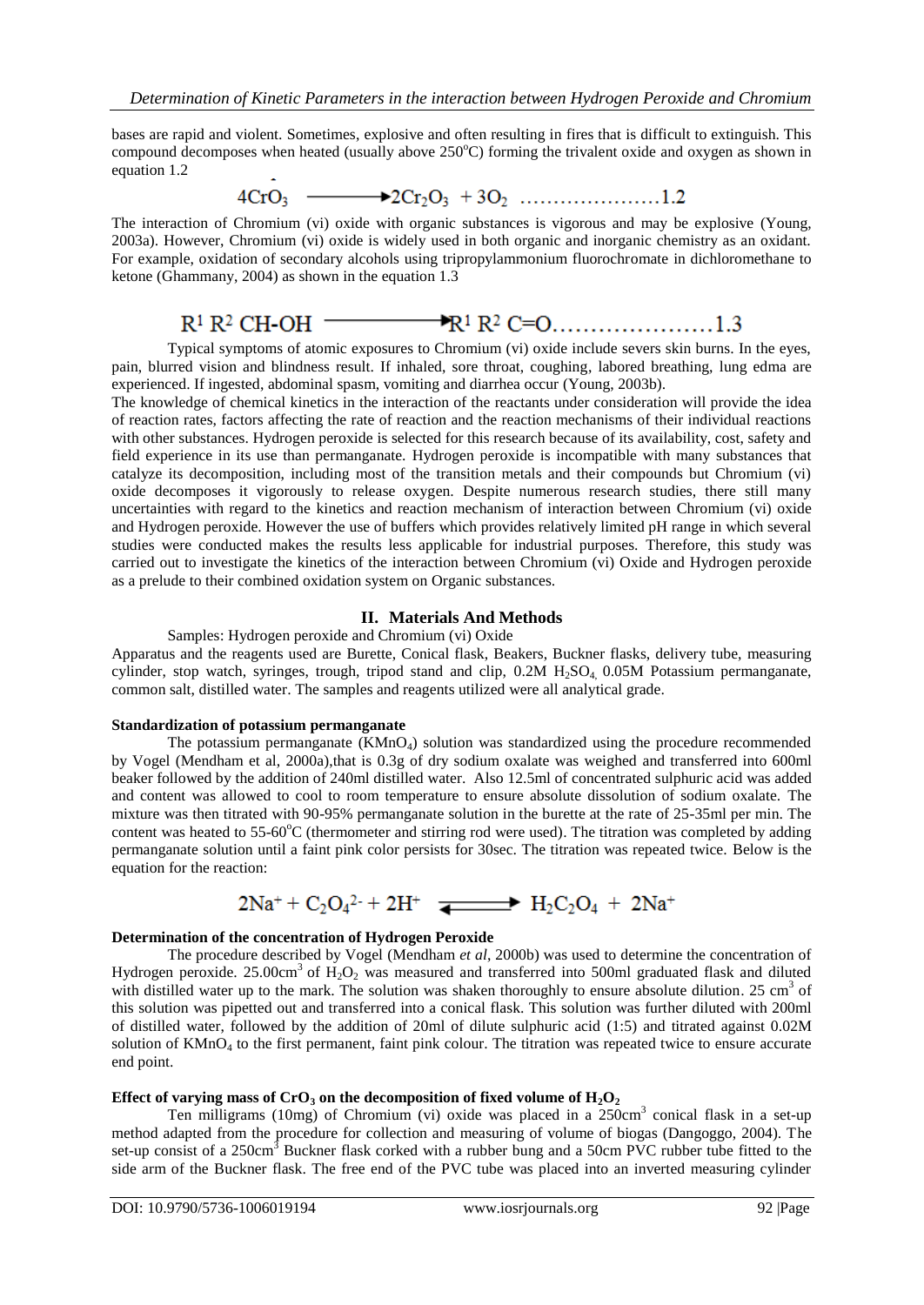filled with saline water in a trough.  $10.00 \text{cm}^3$  of  $\text{H}_2\text{O}_2$  was injected into the flask and stop watch was switched on. The time taken for the evolution of oxygen to cease and volume of oxygen generated were recorded. The same procedure was repeated with 20, 30, 40, 50, and 60mg of  $CrO<sub>3</sub>$  keeping the volume of H<sub>2</sub>O<sub>2</sub> constant at 10.00cm<sup>3</sup>.

#### Effect of fixed mass of  $CrO_3$  on the decomposition of varying volumes of  $H_2O_2$

The above procedure was repeated with fixed mass of Chromium (vi) oxide (10mg) and Varying volumes of  $H_2O_2$  starting from 10, 20, 30, 40, 50 and 60cm<sup>3</sup>. The time taken for the evolution of  $O_2$  to cease and the volume of  $O_2$  evolved were recorded.

### **III. Results**

The results of the analysis were presented in the tables below:

| <b>Table 1a:</b> The result of the decomposition of constant volume of $H_2O_2$ by Varying mass of CrO <sub>3</sub> |                      |                                       |                                  |            |
|---------------------------------------------------------------------------------------------------------------------|----------------------|---------------------------------------|----------------------------------|------------|
| $S/N0$ .                                                                                                            | Mass of $CrO_3$ (mg) | Volume of $H_2O_2$ (cm <sup>3</sup> ) | Volume of $O_2$ evolved $(cm^2)$ | Time(sec.) |
|                                                                                                                     |                      | 10                                    | 730                              | 245        |
|                                                                                                                     | 20                   |                                       | 728                              | 144        |
|                                                                                                                     | 30                   | 10                                    | 730                              | 125        |
|                                                                                                                     | 40                   |                                       | 730                              |            |
|                                                                                                                     | 50                   |                                       | 730                              | 34         |
|                                                                                                                     | 60                   | 10                                    | 730                              |            |

**Table 1b**: The Result of the decomposition of Varying Volumes of  $H_2O_2$  by fixed mass of CrO<sub>3</sub>

| $S/N0$ . | MassofCrO <sub>3</sub> (mg) | Volume of $H_2O_2$ (cm <sup>3</sup> ) | Volume of $O_2$ evolved $(cm^3)$ | Time(sec.) |
|----------|-----------------------------|---------------------------------------|----------------------------------|------------|
|          | 10                          | 10                                    | 730                              | 245        |
|          | 10                          | 20                                    | 1452                             | 281        |
|          | 10                          | 30                                    | 2187                             | 330        |
|          | 10                          | 40                                    | 2925                             | 362        |
|          | 10                          | 50                                    | 3650                             | 461        |
|          | 10                          | 60                                    | 4380                             | 483        |

**Table 2:** The Result of the measurement of half-life from the decomposition of Varying Volumes of H<sub>2</sub>O<sub>2</sub> by fixed mass of  $CrO<sub>3</sub>$ 

| S/No. | Mass of $CrO3$ (mg) | Volumeof $H_2O_2$ (cm <sup>3</sup> ) | Half-life(Time/sec) | Order of Reaction |
|-------|---------------------|--------------------------------------|---------------------|-------------------|
|       | 10                  |                                      | 120                 |                   |
|       | 10                  | 20                                   | 140                 | 0.80              |
|       | 10                  | 30                                   | 165                 |                   |
|       | $\Omega$            | 40                                   | 180                 | 0.70              |
|       | 10                  | 50                                   | 230                 |                   |
|       | 10                  | 60                                   | 240                 | 0.86              |

**Table 3a:** The Result of the titration of acidified solution of H<sub>2</sub>O<sub>2</sub> against KMnO<sub>4</sub> solution at different time intervals carried out at  $35^{\circ}$ C

| $S/N0$ . | Time (min.) | Volume of $KMnO4$ used for 10cm <sup>3</sup> of 0.2M | Specific rate constant $(K) \times 10^{-2}$ |
|----------|-------------|------------------------------------------------------|---------------------------------------------|
|          |             | $H_2SO_4$ (cm <sup>3</sup> )                         |                                             |
|          |             | 50.00                                                |                                             |
|          |             | 33.80                                                |                                             |
|          | 20          | 25.00                                                |                                             |
|          | 30          | 18.20                                                |                                             |

**Table 3b**: The Result of the titration of acidified solution of  $H_2O_2$  against 0.02M KMnO<sub>4</sub> solution at different time intervals carried out at 45°C

| $S/N0$ . | Time (min.) | Volume of $KMnO4$ used for 10cm <sup>3</sup> of 0.2M $H2SO4$ (cm <sup>3</sup> ) | Specific rate constant $(K) \times 10^{-2}$ |
|----------|-------------|---------------------------------------------------------------------------------|---------------------------------------------|
|          |             | 22.50                                                                           |                                             |
|          | 10          | 12.25                                                                           | 6.1                                         |
|          | 20          | 6.50                                                                            | $6.1^{\circ}$                               |
|          | 30          | 3.50                                                                            | 6.12                                        |

Determination of Activation Energy (Ea):

The following equation was used in calculating activation energy:

Log  $k_2/k_1 = Ea/2.303R [T_2-T_1/T_1T_2] \dots \dots \dots \dots \dots$ .4

Where:  $k_1 = 3.11 \times 10^{-2}$  obtained from table 3a,  $K_{2} = 6.21 \times 10^{-2}$  obtained from table 3b

 $T_{1} = 35^{\circ}\text{C} + 273\text{K} = 308\text{K}, T_2 = 45^{\circ}\text{C} + 273\text{K} = 318\text{K}, R = \text{Gas constant } (1.987 \text{ cal } \text{K}^{-1} \text{ mol}^{-1})$  $Ea =$  Activation energy.

On substituting the values in equation (4), Ea was found to be 13.49075 kcal